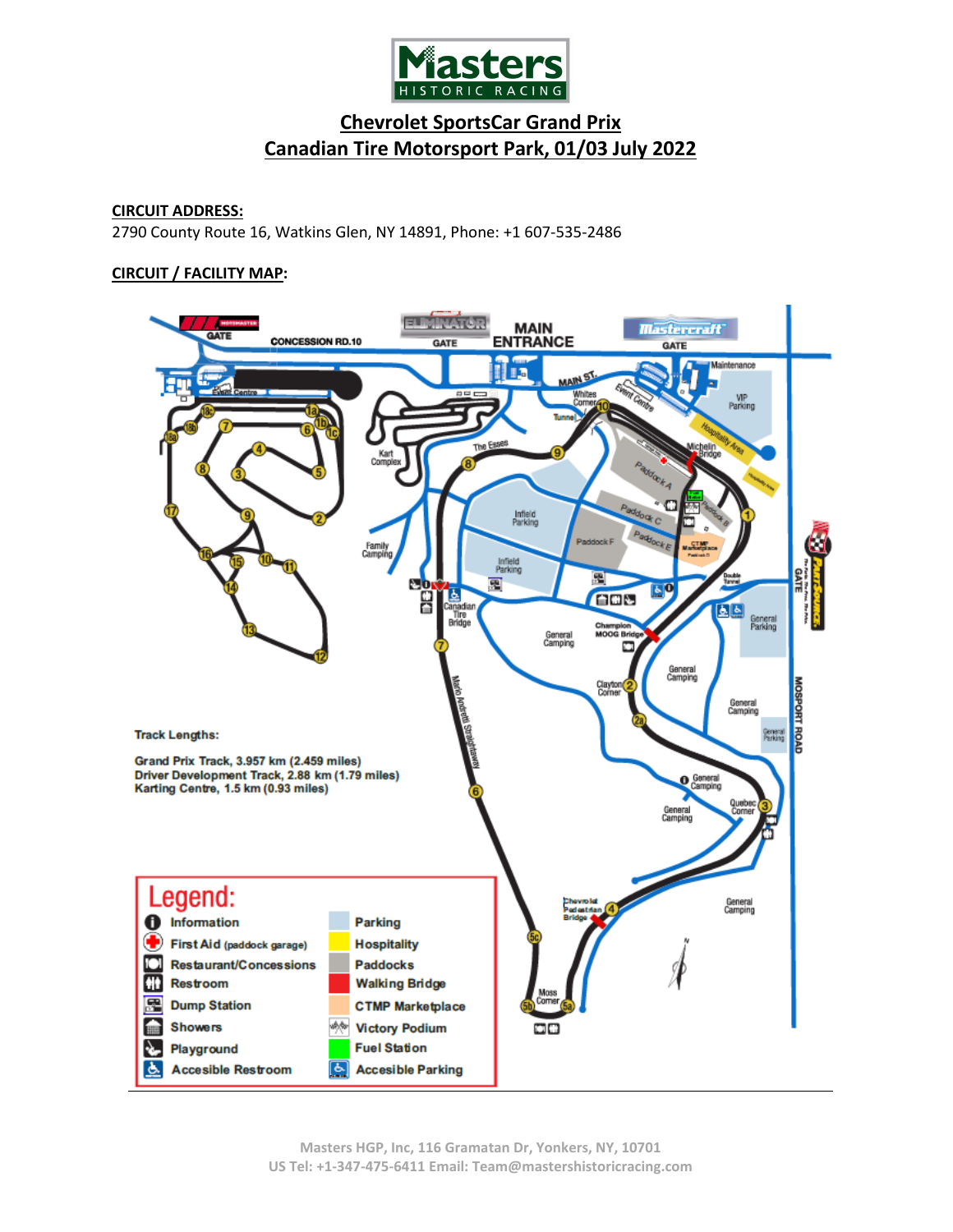

# **REGISTRATION**

Registration for drivers and team will be open as the following times:

- Thursday June  $30<sup>th</sup>$  8:00am 6:00pm
- Friday July  $1^{st}$  7:30am 10:00am

On Thursday please find us at the J&L Fabrication Truck inside the Paddock. If you or your crew/guests register Friday or the days after, please call +1 347 475-6411 and we will find you at the main gate. All drivers will need to present their 2022 license to obtain their credentials. All crew will be required to pick up credentials individually.

# **TICKETS and CREDENTIALS - GENERAL**

Credentials are required to enter the Circuit commencing Friday Morning.

# **ACCESS TO THE PADDOCK & PADDOCK LOCATION**

Paddock Load in is Thursday, 30<sup>th</sup> June at 9:00 am.

If you arrive early, please park in the grass lot (it becomes competitor parking after Load-In) shown on the map below.

Please park according to Masters' allocated area as shown in the Paddock Plan.

There is no Power. Teams should bring their own generators. Water is not provided.



**Masters HGP, Inc, 116 Gramatan Dr, Yonkers, NY, 10701 US Tel: +1-347-475-6411 Email: Team@mastershistoricracing.com**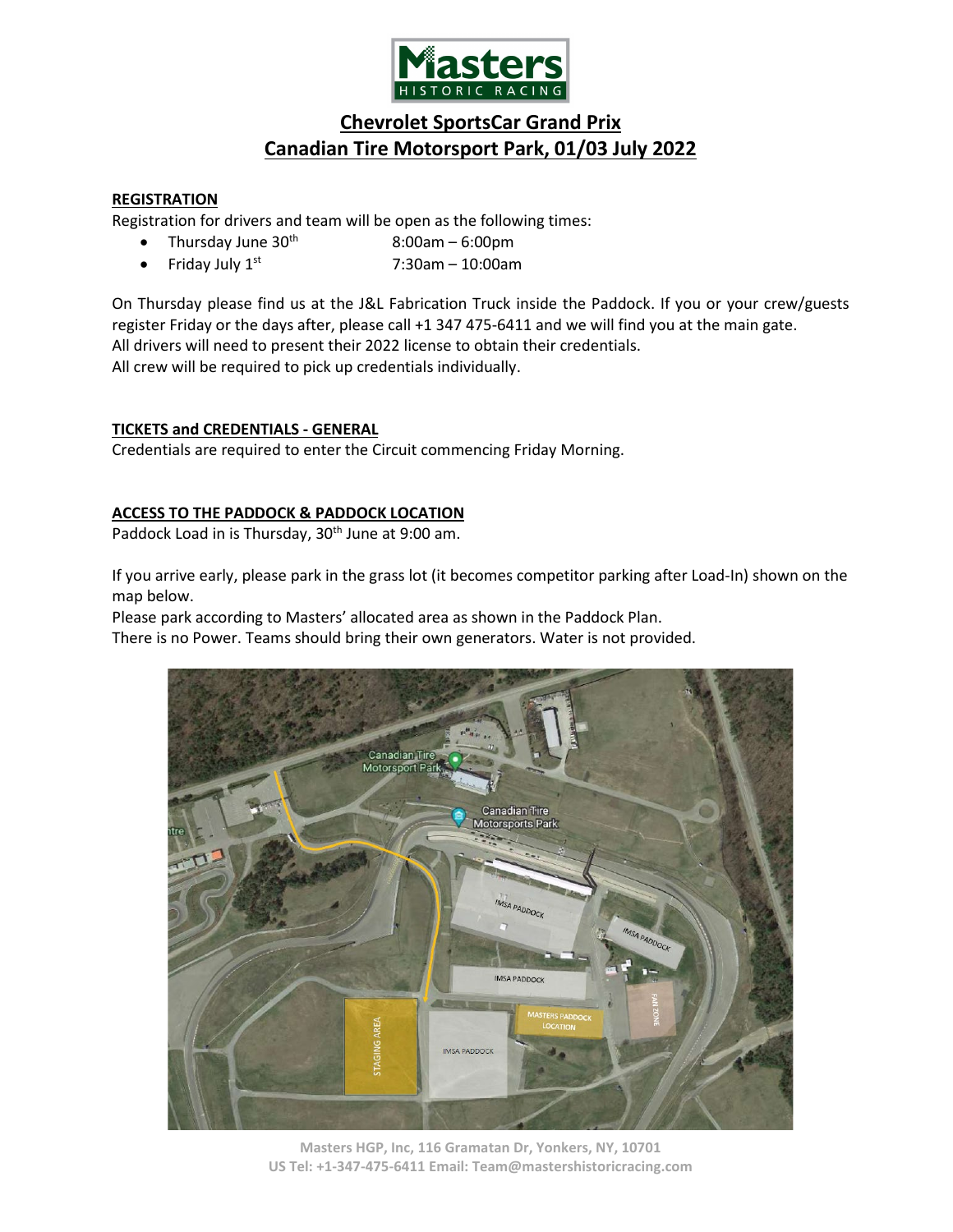

### **SCHEDULE**

As of this date, the provisional schedule for the weekend is available to download here: <https://www.mastershistoricracing.com/event/sports-car-grand-prix/>

#### **OFFICIALS**

MASTERS USA Team: Steward: Ron Maydon

Race Director: Todd Snyder

Steward: and anja Kempermann

### **DRIVERS BRIEFING**

There will be a **mandatory** driver briefing for Drivers **AND** Team Managers at the Masters Hospitality Tent in our Paddock at the following time:

**Friday, July 1st 09h15 am**

# **FUEL**

Fuel is available on site. Please pre-order with Melanie[: melanie@ctmpark.com](mailto:melanie@ctmpark.com) Fuels offered by the track: Ultra 94, Sunoco 98 unleaded and 110 leaded.

If you ordered fuel with VP fuels:

VP Fuel had to be pre-ordered through the link we sent to you (deadline June  $16<sup>th</sup>$ ). You can return partial drums but there are no refunds. If you return a full drum, you will be charged a \$35 restocking fee.

Your on-site contact: John Hull (210) 677-9663

### **HOSPITALITY**

Masters will have the Hospitality awning in the Paddock at the J&L Fabrication Truck as a base over the weekend. We will keep you supplied with light refreshments, snacks and sandwiches and a glass of wine or beer after the racing throughout the weekend.

#### **RADIO COMMUNICATIONS**

Please make sure you have a radio licence for Canada. The Masters Race Control Radio communication will be on the following frequencies –

RX 461.087500 TX 461.087500 PU 461.0875 TPL 173.8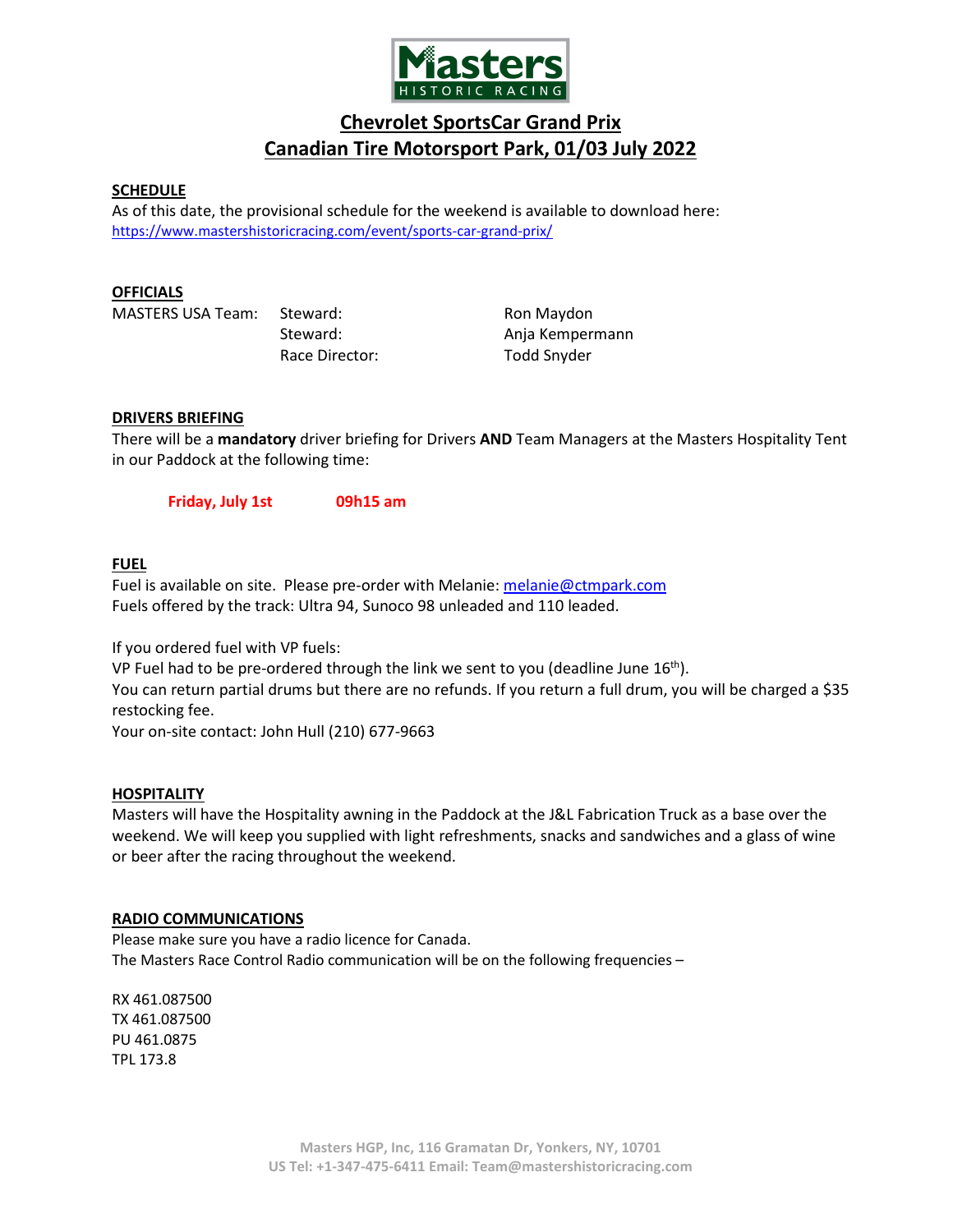

### **SECURITY**

The circuit will operate overnight security from Wednesday.

# **TECHNICAL INSPECTION TIMES**

Tech Inspection for Masters Racing Legends and Formula Atlantic Plus will take place in-situ at the following times;

| Thursday, June 30 <sup>th</sup> | 12:30 pm $-5:30$ pm   |
|---------------------------------|-----------------------|
| Friday, July 1st                | $7:30$ am $-10:00$ am |

# **REGULATIONS**

Please ensure that you are familiar with the Technical and Sporting Guidelines of Masters Endurance Legends. [https://www.mastershistoricracing.com/uploads/file/2022-masters-usa-sporting](https://www.mastershistoricracing.com/uploads/file/2022-masters-usa-sporting-guidelinesmrl(2).pdf)[guidelinesmrl\(2\).pdf](https://www.mastershistoricracing.com/uploads/file/2022-masters-usa-sporting-guidelinesmrl(2).pdf) & [https://www.mastershistoricracing.com/uploads/file/2022-masters-formula](https://www.mastershistoricracing.com/uploads/file/2022-masters-formula-atlantic-plus-sporting-guidelines(2).pdf)[atlantic-plus-sporting-guidelines\(2\).pdf](https://www.mastershistoricracing.com/uploads/file/2022-masters-formula-atlantic-plus-sporting-guidelines(2).pdf)

# **PRIZE GIVING**

We will award the class trophies at the Masters Hospitality Tent on Sunday:

Sunday, July 3<sup>rd</sup> 11:45am Masters Racing Legends & Masters Formula Atlantic Plus

### **TYRE SERVICE**

Brad at Braiden Tire will be offering a tire fitting service. Contact: [braidan1@gmail.com](mailto:braidan1@gmail.com)

### **TRANSPONDER**

Times are recorded with AMB transponders. Please make sure you bring your own transponder and provide us with your transponder number. No rentals are available at the circuit.

### **UNIFORM**

Please note that any personnel wearing shorts, sleeveless shirts or open-toe shoes may not be allowed in the pit lane.

#### **IMMIGRATION**

Entry requirements for Canada are in effect. Foreign nationals who fly to, or transit through a Canadian airport, need an Electronic Travel Authorization (eTA). Exceptions include U.S. citizens and travelers with a valid Canadian visa. To apply for your eTA please visit <http://www.cic.gc.ca/english/visit/eta.asp>